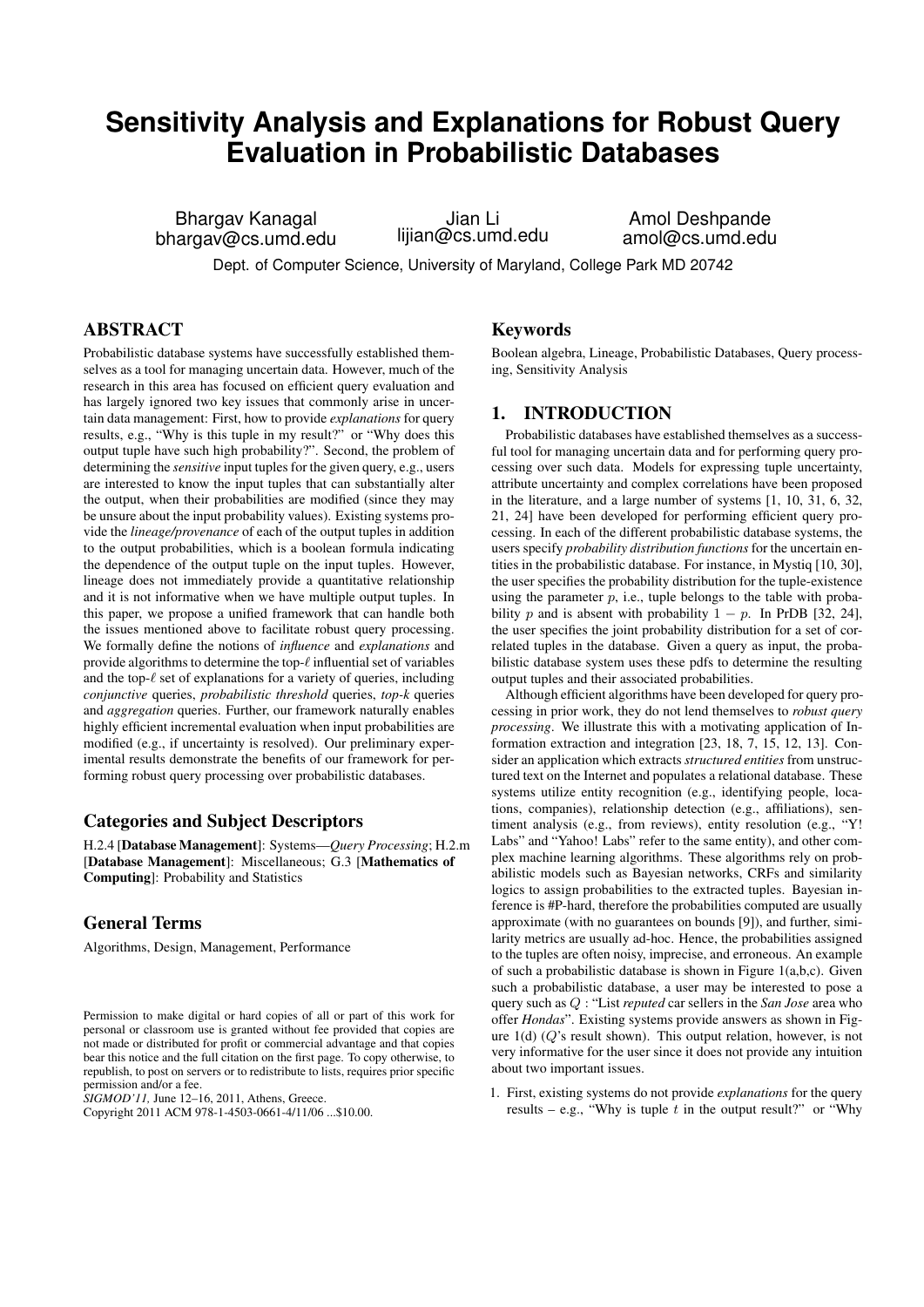does output tuple  $t_1$  have such a high probability, as compared to tuple  $t_2$ ?". As noted by Re et al. [30], even in a biological domain, where scientific decisions are made based on several uncertain hypotheses, it is critical to know the input hypotheses that contribute significantly to the output decision. Hence, it is essential to provide this information in addition to the actual results, to the users of the system.

2. Second, current systems do not provide the *sensitive* input tuples for a query, i.e., the set of tuples that can potentially modify the result probabilities the most. This information is critical in most application domains that need to handle uncertain data, because of the inexact nature of the probability values. Hence, they would be interested to know the input tuples that are likely to change the output probabilities significantly, when their probabilities are modified. In other words, we need to find the set of input tuples which highly *influence* the output probability values. Providing this information helps the user to focus his/her effort in *procuring more accurate probabilities* for this particular set of input tuples.

Finally, since input tuple probabilities may be modified several times, the system also needs to solve the ensuing problem of supporting incremental updates to the query results by exploiting previously executed computation. For example, the users may choose to resolve uncertainty using data cleaning techniques based on Cheng et al. [5] or by using techniques based on value of information [26]. Or the users may procure more accurate values for the probabilities, e.g., by running more iterations [29] or by querying an expert.

One approach that systems like Trio [31] use to address this problem is to additionally provide the *lineage* of each of the output tuples – a boolean formula which qualitatively explains the reasons for occurrence of the output tuple. However, lineage does not *directly quantitatively* specify the relationship between the output tuple probability and the input tuple probabilities. Also, lineage can be very large (e.g., projection of a million tuples on to a single tuple results in a lineage formula of size one million), hence it is difficult for the user to obtain any useful information from the lineage alone. Re et al. [30] originally considered the problem of computing influential input tuples and explanations for boolean conjunctive queries. They propose alternative forms of *approximate lineage* and develop algorithms to recover influential tuples from them, while our focus is on efficient exact computation based on the original lineage itself. Our proposed definitions of influence and explanations generalize Re et al.(Section 3)'s definition (which is restricted to boolean conjunctive queries) and are applicable to a variety of queries. Our techniques also handle aggregation and top-k queries in addition to conjunctive queries. Recently, Meliou et al. [27] proposed techniques for determining the *causes* for a result tuple and developed algorithms for computing the degree of the cause (called *responsibility*) for conjunctive queries in a relational database (not for probabilistic databases). Their techniques are based on Halpern and Pearl's [20, 19] fundamental definition of causality. While we use a different definition for causality that is more suited for probabilistic databases, both definitions are quite related and can be reasoned in terms of possible world semantics. We discuss the exact relationship between the two approaches in Section 3.4.

In this paper, we develop a robust query processing framework for probabilistic databases by augmenting our probabilistic database system with support for performing low overhead sensitivity analysis and by providing explanations for query answers. Our system provides an option for the user to *mark* a query for performing either sensitivity analysis or explanation analysis over the results of

| 12345<br>239<br>Honda of San Jose<br>$y_1$                    | 0 <sup>3</sup> |
|---------------------------------------------------------------|----------------|
|                                                               |                |
| 12345<br>239<br>Honda Company, San Jose<br>$y_2$              | 0 <sup>3</sup> |
| 12207<br>231<br>Ford Company<br>$y_3$                         | 0.8            |
| 12209<br>340<br><b>Toyota Car Company</b><br>$\overline{y_4}$ | 0.9            |

| (a) Location |  |
|--------------|--|
|--------------|--|

| tıd       | VIN            | SID | Model  | Price             |                            | rid                |  | <b>SID</b> | Rep            |     |
|-----------|----------------|-----|--------|-------------------|----------------------------|--------------------|--|------------|----------------|-----|
| $x_1$     | A0             | 239 | Honda  | $350\overline{0}$ | 0.3                        | $\overline{z_1}$   |  | 239        | Good           | 0.3 |
| $x_2$     | A <sub>1</sub> | 231 | Honda  | 4500              | 0.8                        | $\scriptstyle z_2$ |  | 231        | Bad            | 0.7 |
| $x_3$     | 2B2            | 231 | Honda  | 4500              | 0.5                        |                    |  |            | (c) Reputation |     |
| $x_4$     | 2B3            | 231 | Tovota | 4500              | 0.4                        |                    |  |            |                |     |
| $x_5$     | 2B4            | 231 | Ford   | 4500              | 0.1                        | 239                |  |            | $x_1(y_1+y_2)$ | 0.8 |
| b) CarAds |                |     |        |                   | (d) Result for query $Q_1$ |                    |  |            |                |     |

Figure 1: Relations extracted by an information extraction system about car sellers and car advertisements. All tables have *tuple uncertainty*.

the query. When a query is marked for sensitivity analysis, we provide the set of top- $\ell$  (where  $\ell$  is a user specified parameter) influential input tuples for the query and when a query is marked for explanations analysis, we provide the set of input tuples of size  $\ell$  which provides the best explanation for the query results. We would like to note here that our system currently looks at the problem by initially computing the lineage of the output tuples and subsequently executes sensitivity and explanation analysis. In future, we plan to approach the problem using *extensional* [10] techniques, without explicitly computing the lineage. Our primary research contributions are as follows:

• We provide definitions for *influence* of tuple(s) on a query result and *explanations* that are applicable to a wide range of database queries including conjunctive queries, aggregation queries and top-k queries.

# • Sensitivity Analysis

- 1. We show that the problem of identifying top- $\ell$  influential variables for conjunctive queries is #P-complete.
- 2. For conjunctive queries that lead to *read-once / 1OF* lineage formulas [33, 16, 28], we provide linear time algorithms (in size of the lineage). For the general case, we provide algorithms that are exponential in the *treewidth* [14] of the boolean formula.
- 3. We develop algorithms for identifying influential variables for aggregation (SUM/COUNT/MIN/MAX) queries.
- 4. We develop *novel pruning rules* to speed up the computation of influential variables for top-k queries (by probability).

#### • Explanation Analysis

- 1. We show that the problem of determining the top- $\ell$  explanations for conjunctive queries is NP-hard in general. As with sensitivity analysis, we develop algorithms for identifying the best explanations for queries that lead to read-once lineages.
- 2. We develop novel techniques for computing explanations for aggregation (SUM/COUNT/MIN/MAX) queries.
- For conjunctive queries and aggregation queries, we provide *incremental* algorithms for re-evaluating query results when input probabilities are modified.

Outline: In the next section, we provide a brief background for probabilistic databases and some of the key concepts we use in the rest of the paper. In Section 3, we formally state the sensitivity analysis and the explanation analysis problems and their semantics. In Section 4 and Section 5, we develop techniques to solve the sensitivity analysis problem and the explanation analysis problem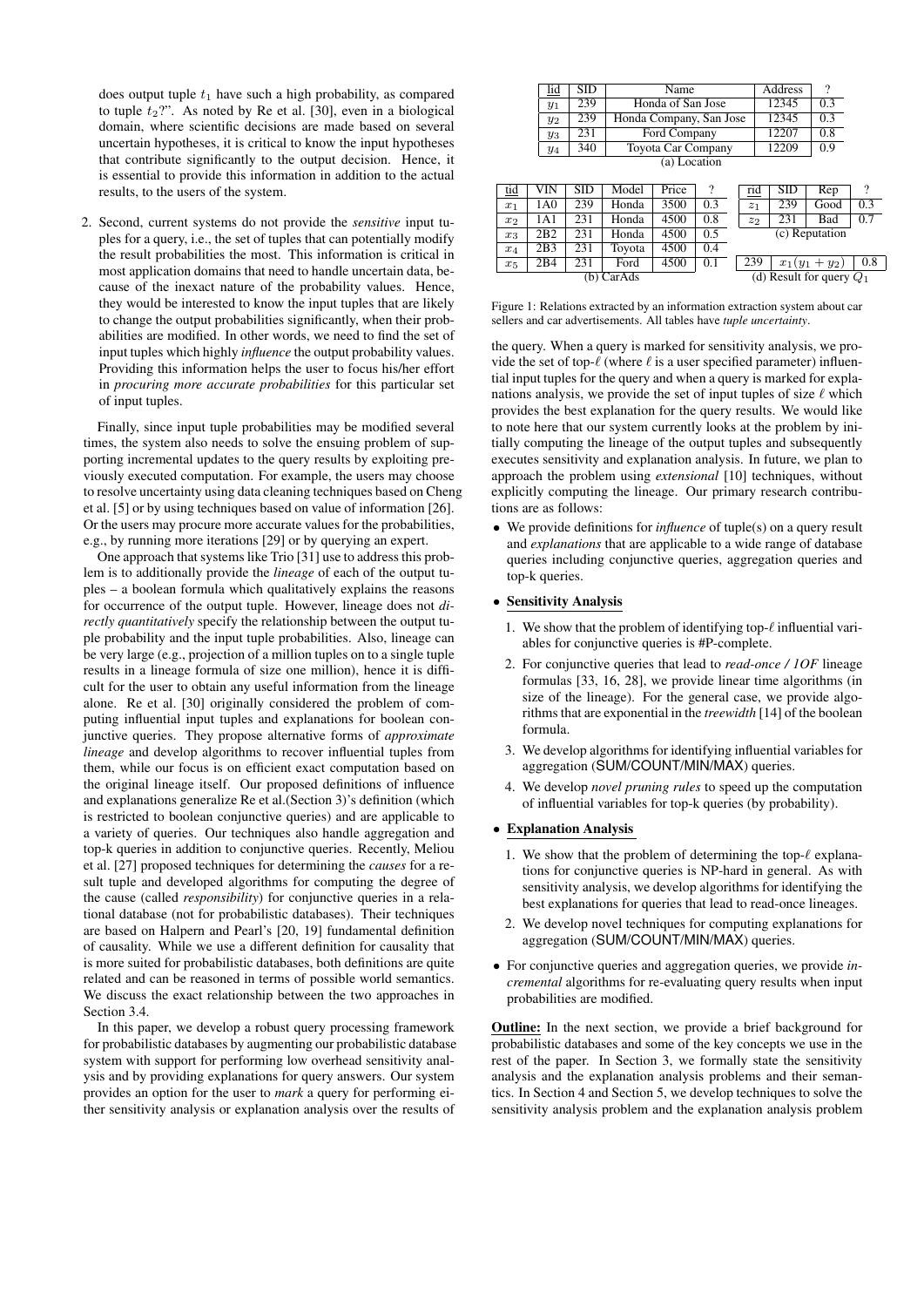respectively. In Section 6, we briefly describe some techniques for incrementally re-evaluating query results when input probabilities have been modified. We conclude with some initial experimental evaluation in Section 7.

# 2. PRELIMINARIES

In this section, we provide background for probabilistic databases and the different concepts discussed in the paper. We start with a description of tuple uncertainty probabilistic databases.

# 2.1 Tuple Uncertainty Probabilistic Database

We assume a *tuple uncertainty* probabilistic database model similar to Dalvi et al. [10], i.e., each tuple  $t_i$  exists with probability  $p_i$ . Also, the existence of a tuple is independent of the existence of the other tuples in the database. We associate each tuple  $t_i$  in the database with a *binary random variable*  $x_i$  such that  $x_i = 1$ if  $t_i$  belongs to the database and  $x_i = 0$  otherwise. Note that  $p_i = Pr(x_i = 1)$ . Let  $P = \{p_1, p_2, \ldots, p_n\}$  be the set of input probabilities.

# 2.2 Queries

In this paper, we consider conjunctive queries, top-k queries (by probability) and aggregation queries. We describe each in turn.

Conjunctive queries: A conjunctive query is a fragment of firstorder logic restricted to ∃ and ∧. In SQL, they correspond to select-project-join queries, restricted to equi-joins and conjunctions in the where clause. As shown by Das Sarma et al. [31], a conjunctive query can be evaluated over a probabilistic database by first computing the *lineage/provenance* for each output tuple, which is a boolean formula that represents all possible derivations of the output tuple, and subsequently evaluating the probabilities of the lineage formulas. The general problem of conjunctive query evaluation has been shown to be #P-complete [10]. However, if the lineage formula can be represented using a *read-once* or 1- OF form [28, 33] (a boolean formula in which each literal appears exactly once), then the probability of the lineage can be computed in polynomial time. For example, the boolean formula  $(x_1 \wedge x_2)$  ∨  $(x_2 \wedge x_3)$  can be rewritten as  $x_2 \wedge (x_1 \vee x_3)$  which is a read-once formula. On the other hand,  $(x_1 \wedge x_2) \vee (x_2 \wedge x_3) \vee (x_3 \wedge x_1)$ cannot be rewritten as a read-once formula. A read-once formula can be represented as an *AND/OR* tree as shown in Figure 2. The probability of a read-once formula can be computed using a bottom up algorithm over the AND/OR tree, which computes probabilities of intermediate nodes using the following equations. Suppose that z is a node with children  $x_1$  and  $x_2$ :

if 
$$
z = x_1 \wedge x_2
$$
  $p(z) = p(x_1)p(x_2)$  (1)

if 
$$
z = x_1 \vee x_2
$$
  $p(z) = 1 - (1 - p(x_1))(1 - p(x_2))$  (2)

Given a boolean formula in DNF form, we can check whether it can be represented using a read-once representation in time linear in the size of the formula using the *co-graph recognition* algorithm of Golumbic et al. [16]. We illustrate this algorithm with an example in Section 2.3. If the boolean formula cannot be represented in a read-once format, we use *Shannon expansions* as described by Olteanu et al. [28] in order to compute its probability (See Section 2.4).

#### Probabilistic Threshold/Top-k Queries: We consider:

1. Probabilistic threshold queries: A conjunctive query  $Q$  is specified along with a threshold probability value  $\tau$ ; the output is the *set* of the output tuples of  $\overline{Q}$  whose probabilities exceed  $\tau$ . We assume that the output probabilities are not part of the result.

2. Top-k queries by probability: This query requires us to return the set of top-k tuples sorted by probability. This is different from threshold queries because in this case, we only return  $k$  tuples, whereas threshold queries are not restricted to  $k$  output tuples.

Aggregation Queries: The final class of queries we consider are aggregation queries such as SUM, MIN, MAX and AVG. In this paper, we only consider aggregates over a single table containing a set of independent base tuples. Each base tuple has a real valued score attribute A and the above aggregation functions operate on the scores. We use  $a_i$  as a shorthand notation for  $t_i.A$ , the score of tuple  $t_i$ . For both the sensitivity analysis problem and explanation analysis problem, we consider the *expected values* version where the output of the query is the expected value of the aggregate. For example, the answer to SUM is  $\mathbb{E}[\sum_i a_i x_i]$ , where  $x_i$  is the binary random variable defined in Section 2.1.

## 2.3 Detecting read-once lineages

In this section, we describe Golumbic's algorithm [16] which takes as input, a DNF boolean expression  $\lambda$  and determines if  $\lambda$ can be rewritten using a read-once representation. It also returns the read-once rewriting if it exists. The algorithm is *complete*, i.e., if it cannot determine a rewriting, then it does not exist. The algorithm starts by constructing a *co-occurrence graph* of the boolean formula. The co-occurrence graph of the formula is an undirected graph in which the nodes are literals of the formula and an edge exists between 2 literals if they occur together in some clause in the DNF formula. In the next step, the algorithm checks if the cooccurrence graph is a *co-graph* [8]. If yes, then the algorithm computes the *co-tree* representation of the co-occurrence graph, which is the required read-once representation. We illustrate the algorithm with an example.

Suppose we have a boolean formula:  $(x_1 \wedge x_2) \vee (x_2 \wedge x_3) \vee$  $(x_3 \wedge x_4) \vee (x_4 \wedge x_1)$ . The co-occurrence graph G for the formula is shown in Figure 2(ii). Since the graph is connected, the algorithm creates an AND node  $(Z)$  in the co-tree (Figure 2(iv)) and constructs the complement of  $G$ ,  $G<sup>c</sup>$  as shown in part(iii). If  $G<sup>c</sup>$  is connected, then the formula does not have a read-once representation. Otherwise, it considers each component separately. It creates an OR node in the co-tree for each component, which are made the children of  $(Z)$ . The algorithm recursively continues until we reach singleton graphs, which are added as leaves, or we reach a termination due to non-existence of a read-once representation.

A small caveat with this approach is that the algorithm works only for *normal* boolean formulas. A boolean formula is normal if we can reconstruct it from its co-occurrence graph. For example,  $x_1 \wedge x_2 \wedge x_3$  is normal but  $(x_1 \wedge x_2) \vee (x_2 \wedge x_3) \vee (x_3 \wedge x_4)$  is not normal. Note that the co-occurrence graphs for both formulas are the same. In recent work, Sen et al. [33] have shown that lineage formulas are always normal (for conjunctive queries without self-joins), hence we do not need to make this check. Next, we discuss Shannon expansions of a boolean formula, which we use for handling non-read-once lineages.

## 2.4 Shannon Expansions

Shannon expansions is a technique for representing a boolean formula as a XOR of two smaller sub-functions of the formula. Using Shannon expansions, we can express a non-read-once formula using a number of (exponential, in the worst case) read-once formulas and thereby compute its probability. Given a boolean formula  $\lambda$ , and a variable x that appears in  $\lambda$ , we can represent  $\lambda$  by means of the identity:

$$
\lambda = (x \wedge \lambda_{x=1}) \oplus (\overline{x} \wedge \lambda_{x=0})
$$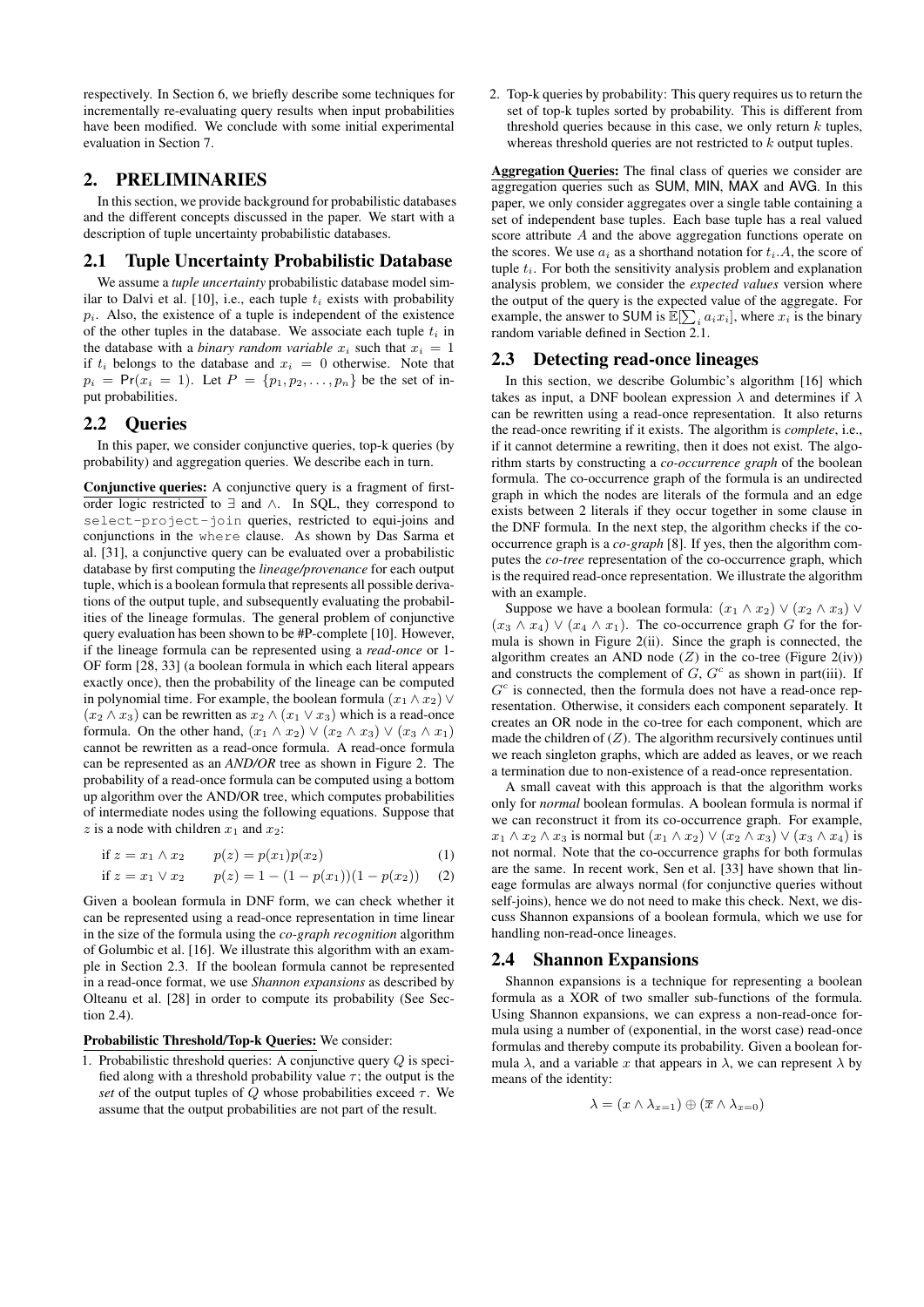

Figure 2: (i) Boolean formula  $(x_1x_2 + x_3x_4)(x_5x_6 + x_7)$  represented using an AND/OR tree. Leaves denote variables of the formula, internal nodes are intermediate expressions. (ii, iii, iv) Steps involved in generating the read-once formula for  $(x_1 \wedge x_2) \vee (x_2 \wedge x_3) \vee (x_3 \wedge x_4) \vee (x_4 \wedge x_1)$ 

 $\lambda_{x=1}$  and  $\lambda_{x=0}$  are called the Shannon co-factors of  $\lambda$  w.r.t. x.  $\lambda_{x=1}$  is the boolean formula obtained by setting  $x = 1$  in the formula and  $\lambda_{x=0}$  is the boolean formula obtained by setting  $x = 0$ in the formula.  $\bar{x}$  denotes the negation of variable x. The XOR between the terms is because the assignments satisfying the first term are mutually exclusive of the assignments satisfying the second term.

Consider the boolean formula  $\lambda = (x_1 \wedge x_2) \vee (x_2 \wedge x_3) \vee$  $(x_3 \wedge x_4)$ . Suppose we want to expand the formula along  $x_2$ . The expansion we get is:

 $x_2(\lambda_{x_2=1}) \oplus \overline{x_2}(\lambda_{x_2=0}) = x_2 \wedge (x_1 \vee x_3) \oplus \overline{x_2} \wedge (x_3 \wedge x_4).$ Note that both  $(x_1 \vee x_3)$  and  $(x_3 \wedge x_4)$  are read-once and hence their probabilities can be evaluated easily. Also, since the two terms in the expansion are mutually exclusive, we can simply add their probabilities to get the probability of the original boolean formula.

# 3. FORMAL PROBLEM STATEMENT

In this section, we formally state the sensitivity analysis and the explanation analysis problems.

# 3.1 Sensitivity Analysis

We start by defining the notion of *influence* of a given input probability on a query result. Queries on a probabilistic database can be of two categories based on the type of output: *value* queries and *set* queries. We define influence for each query type in turn.

Value queries: The output of a value query is either a single numerical value v or a set of numerical values  $\{v_1, v_2, \ldots, v_n\}$ . Examples of value queries include boolean conjunctive queries (output value is a probability) and aggregation queries (output value is the expected value of the aggregate).

DEFINITION 1. *The influence of an input tuple* t *on a value query with output* v *is given by the derivative*  $\frac{\partial v}{\partial p}$ *, where p is the probability that* t *exists. If the output is a set of values, then the influence is the sum of the influences of* t *on each output value.*

For conjunctive queries, even if we change the probabilities of the input tuples, the output set of tuples remains the same, only the probabilities of the output tuples change. Thus, the sensitivity of an input probability on a boolean conjunctive query result represents how the output probability changes when the input probability is changed. Influence of an input tuple  $t$  on the output tuple with lineage formula  $\lambda$ , denoted by  $\inf_t(\lambda)$  is given by the derivative  $\frac{\partial p(\lambda)}{\partial p}$ . An alternate definition of influence of a tuple on a conjunctive query, was proposed by Re et al. [30]. Re et al. define influence of a tuple as the difference between the output probabilities obtained in two cases, first by assuming that the tuple exists and second by assuming that the tuple does not exist. As we show in Theorem 1 in Section 4.1.1, the two definitions are equivalent.

For aggregation queries, we measure how the *expected* value of the aggregate changes when the input probability is modified, i.e.,

for the AVG aggregate, we define influence of  $t_i$  to be the derivative  $\frac{\partial \mathbb{E}[\text{AVG}]}{\partial n}$ .  $\partial p_i$ 

Set Queries: Examples of Set queries are probabilistic threshold queries and top-k queries. If we change the probability of an input tuple, either new tuples enter the result set or existing tuples leave the result set. To define influence over discrete sets such as these, we introduce the notion of  $\epsilon$ -influence.

DEFINITION 2. *Input tuple* t *with probability* p *is -influential on the output set* S *if using*  $p + \epsilon$  *in place of* p *modifies the result from S* to *S'*, where  $S' \neq S$ . The degree of influence is the cardi*nality of the symmetric difference*  $S\Delta S' = (S \setminus S') \cup (S' \setminus S)$ .

Note that  $\epsilon$  is a parameter this is provided by the user. In Section 4.3, we show how to provide hints to the user to set  $\epsilon$ .

## Formal Problem: Sensitivity Analysis

Given a probabilistic database and a query, determine the set of top- $\ell$  influential/ $\epsilon$ -influential variables for the query. We use  $\ell$  to distinguish it from conventional top-k queries.

## 3.2 Explanation Analysis

Intuitively, an explanation for a query result is a set of tuples which provides the best reason for obtaining the particular result tuple and its associated probability. It is critical to consider a *set* of tuples and their combined contribution rather than contributions by each individual tuple individually. For example, consider an output tuple with lineage  $(a \wedge b) \vee (c \wedge d)$ . Suppose that probability of a and  $b$  are very high compared to that of  $c$ . The contributions of  $a$  and  $b$ treated individually are very high compared to that of c. However, the contribution of the set  $\{a, c\}$  is higher than the contribution of  $\{a, b\}$  since we can bring the output probability down to 0 by setting a and c to false (which is not possible with  $\{a, b\}$ ). Hence we define the *contribution* for a set of tuples as follows.

DEFINITION 3. *A contribution of a set of input tuples* S *is defined as the change in the output obtained when we set the probabilities of all tuples in* S *to zero.*

For value queries, the change in the output is simply the difference between the two resulting values. For example, in the case of boolean conjunctive queries, this corresponds to the set of tuples which cause the maximum change in the output probabilities if their probabilities are set to 0. For set based queries, the change is the cardinality of the symmetric difference between the resulting sets, as we did with sensitivity analysis. For explanation analysis, we only consider value queries in the rest of the paper. We leave the problem of set queries to future work.

# Formal Problem: Explanation Analysis

Given a probabilistic database and a value query, determine the set of input tuples of size  $\ell$  which has maximum contribution among all subsets of size  $\ell$ .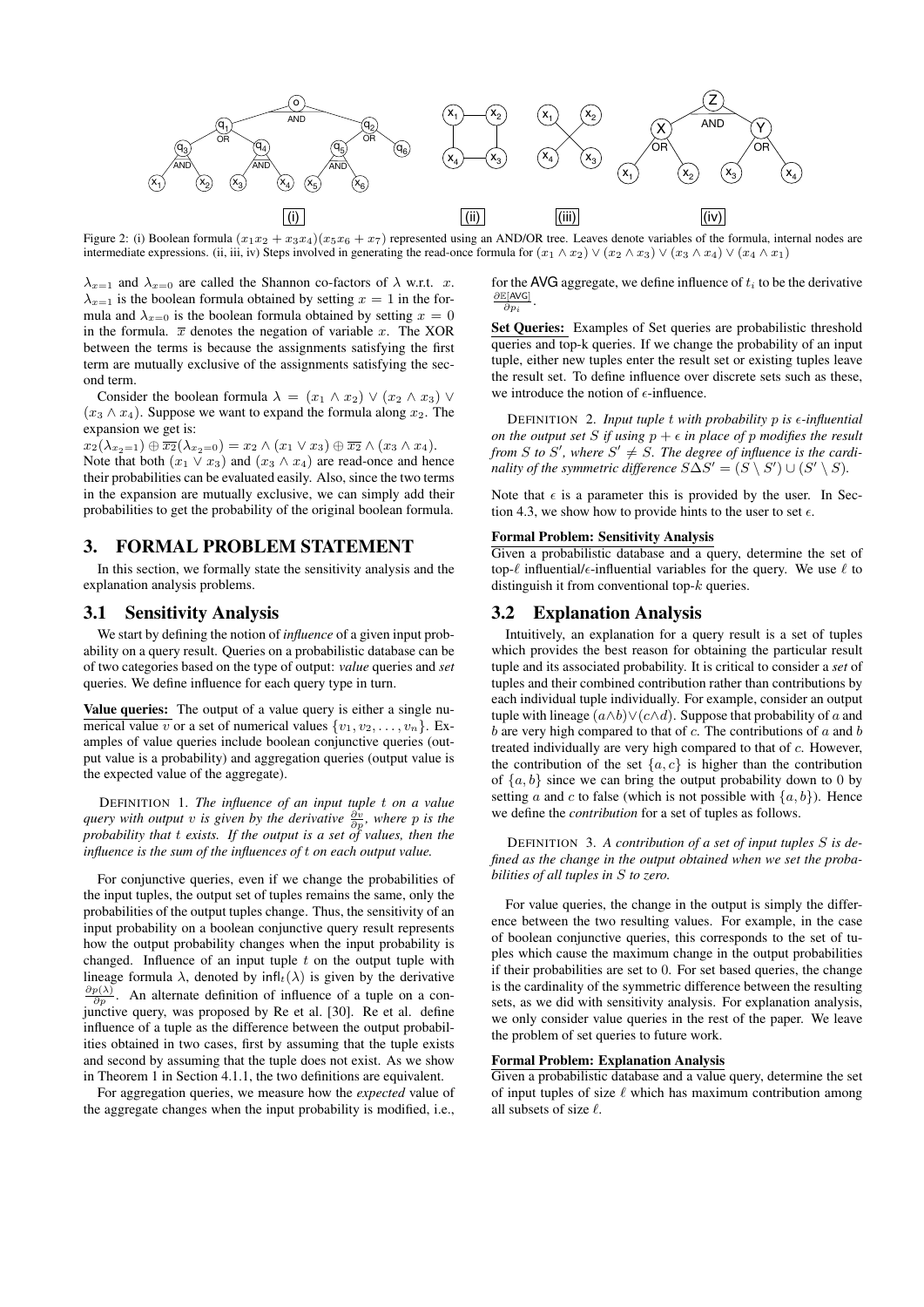## 3.3 Warmup: SUM/COUNT

As a warmup, we illustrate the concepts we just introduced using SUM/COUNT queries. Using linearity of expectation, we can see that SUM =  $\mathbb{E}[\sum_i a_i x_i] = \sum_i a_i p_i$ . COUNT is just a special case of SUM where  $a_i = 1 \forall i$ . Therefore, the influence of tuple  $t_i$  is simply  $\frac{\partial \text{SUM}}{\partial p_i} = a_i$ . We can just sort the input tuples by their attribute values (i.e.,  $a_i$ ) and return the top- $\ell$  influential tuples.

 $\sum_{t_i \in S} a_i p_i$ . Therefore, the explanations for COUNT correspond It is also easy to see the contribution of the set  $S$  of tuples is to the  $\ell$  tuples with maximum  $a_i p_i$  values.

Recomputing the results for SUM/COUNT queries is also straightforward. For instance, if we change  $p_i$ , the probability  $t_i$ , to  $p_i^{\overline{i}}$ , then the new query answer is  $\mathbb{E}[\text{SUM}] - a_i p_i + a_i p'_i$ , which can be done in constant time.

#### 3.4 Relation to Meliou et al. [27]

Meliou et al. [27] define the notion of responsibility of a tuple t for a query answer/non-answer as the inverse of the size of the smallest *contingency set* for the tuple. A contingency set is a set of conditions that need to be satisfied for the tuple t to *cause* a difference to the output. The bigger the contingency set, the smaller is the set of possible worlds that the tuple can influence. If the size of the contingency set is s, then the total number of possible worlds that can be influenced is of the order of:  $O(\frac{2^n}{2^{s-1}})$ , n being the number of input tuples. In our definition of influence, we measure the sum of the probabilities of all possible worlds that are influenced by the given input tuple since all possible worlds need not have the same probability. Hence, for the case of probabilistic databases, the concept of influence is more meaningful, although the two concepts are closely related.

# 4. SENSITIVITY ANALYSIS

In this section, we discuss our algorithms for solving the sensitivity analysis problem, i.e., computing the top- $\ell$  influential variables for a given query. In the first part, we discuss value queries and subsequently we discuss set-based queries.

## 4.1 Value queries

We start by developing algorithms to compute influential variables for boolean conjunctive queries and extend the algorithms for arbitrary conjunctive queries. For ease of exposition, we list the following straightforward lemma that is used throughout the paper. Suppose  $q$  is a value query and suppose that the input tuple probabilities are  $P = \{p_1, p_2, \ldots, p_n\}$ . Let  $P_{p_i \leftarrow a}$  be the same vector as  $P$  except the *i*th entry being replaced by  $a$ .

LEMMA 1. If  $q(P) = q(p_1, \ldots, p_n)$  is a linear function of  $p_i$ , *i.e.,*  $q(P) = c \cdot p_i + d$  *where c, d are constant w.r.t.*  $p_i$ *, then* 

$$
\frac{\partial q(P)}{\partial p_i} = \frac{q(P_{p_i \leftarrow a}) - q(P_{p_i \leftarrow b})}{a - b}.
$$

*for any*  $a, b \in [0, 1]$  *and*  $a \neq b$ *.* 

#### *4.1.1 Boolean conjunctive queries*

We first show our definition of the influence of a tuple is equivalent to the definition proposed by Re et al. [30]. Recall that they define influence of a tuple to be the difference between the output probabilities obtained in two cases, first by assuming that the tuple exists and second by assuming that the tuple does not exist.

THEOREM 1. *(1) Given a boolean formula* λ*, which is a function of input variables*  $x_1, x_2, \ldots, x_n$ ,  $p(\lambda)$  *is linear in each*  $p_i$ *treated individually, i.e.,*  $p(\lambda) = (c_i p_i + c'_i)$  *for each i.* 

*(2) Our definition of the influence is equivalent to the one proposed by Re et al. [30], i.e.,*  $\frac{\partial \Pr[\lambda(t)]}{\partial p(t)} = \Pr[\lambda_{x_i=1}] - \Pr[\lambda_{x_i=0}]$ .

PROOF. Consider a boolean random variable  $x_i$  which appears in the formula  $\lambda$ . Using Shannon expansion,

$$
\lambda = (x_i \land \lambda_{x_i=1}) \lor (\overline{x_i} \land \lambda_{x_i=0})
$$
  
\n
$$
\implies p(\lambda) = p(x_i = 1)p(\lambda_{x_i=1}) + p(x_i = 0)p(\lambda_{x_i=0})
$$
  
\n(This is because the two terms are *mutually exclusive*)  
\n
$$
\implies p(\lambda) = p_i p(\lambda_{x_i=1}) + (1 - p_i) p(\lambda_{x_i=0})
$$

$$
\Rightarrow p(\lambda) = p_i p(\lambda x_i = 1) + (1 - p_i) p(\lambda x_i = 0)
$$
  
\n
$$
\Rightarrow p(\lambda) = p_i c_i + c'_i
$$

Here,  $c_i$  and  $c'_i$  are constants, i.e., independent of  $p_i$ . The second part is a easy consequence of the first part and Lemma 1.  $\Box$ 

As indicated in Section 2, conjunctive queries are evaluated by first computing the lineages of the output tuples. In the case of boolean queries, we have a single output lineage for which we need to compute the influential variables. According to Theorem 1, the probability of a boolean formula is linear in each input tuple treated individually, i.e.,  $p(\lambda) = c_i p_i + c'_i$ . Hence, it is enough to determine  $c_i$  values for each input tuple and then select the top- $\ell$ among them. However computing the influence values for all input tuples is #P-complete as shown in Theorem 2.

THEOREM 2. *The problem of computing the influences of all variables for a non-read-once lineage is #P-complete.*

PROOF. We prove via a counting reduction from the problem of computing  $p(\lambda)$  where  $\lambda$  is a k-DNF formula, which is a well known #P-complete problem. Assume that we can indeed compute the influence of all variables on a non-read-once boolean formula  $\lambda$  of size *n* in polynomial time. Suppose that the variables in  $\lambda$  are  $x_1, x_2, \ldots, x_n$ . Using Theorem 1, can write the probability of  $\lambda$ as:

$$
p(\lambda) = p(x_1)p(\lambda_{x_1=1}) + (1 - p(x_1))p(\lambda_{x_1=0})
$$
  
=  $p(x_1)(p(\lambda_{x_1=1}) - p(\lambda_{x_1=0})) + p(\lambda_{x_1=0})$   
=  $p(x_1)\inf_{x_1}(\lambda) + p(\lambda_{x_1=0})$ 

Note that  $\lambda_{x_1=0}$  is a boolean formula with  $n-1$  variables. It can be expanded further.

= 
$$
p(x_1)\inf_{x_1}(\lambda) + p(x_2)\inf_{x_2}(\lambda_{x_1=0}) + p(\lambda_{x_1=x_2=0})
$$
  
\n=  $p(x_1)\inf_{x_1}(\lambda) + p(x_2)\inf_{x_2}(\lambda_{x_1=0}) + ...$   
\n=  $\sum_i p(x_i)\inf_{x_i}(\lambda_{x_1=...=x_i=0})$ 

Hence, computing the influences of a variable for an arbitrary DNF is at least as hard as computing the probability of the formula  $\lambda$  (#Phard). Moreover, since  $\inf x_i(\lambda) = \frac{p(\lambda) - p(\lambda x_i=0)}{p(x_i)}$ , our problem is in #P. Therefore, it is #P-complete.

Although the general problem is hard, we can devise algorithms for the special case when the boolean formula is *read-once*. We discuss this case first.

Read-once lineage: In this case, we develop a recursive algorithm for computing the influences of all input tuples in  $O(n)$  time (*n*) is the size of the lineage formula). Consider the lineage shown in Figure 2(i). In order to compute the influence of  $x_1$  on the output probability, i.e.,  $\frac{\partial o}{\partial x_1}$ , we can use the chain rule from calculus,

$$
\frac{\partial o}{\partial x_1} = \frac{\partial o}{\partial q_1} \frac{\partial q_1}{\partial q_3} \frac{\partial q_3}{\partial x_1} \tag{3}
$$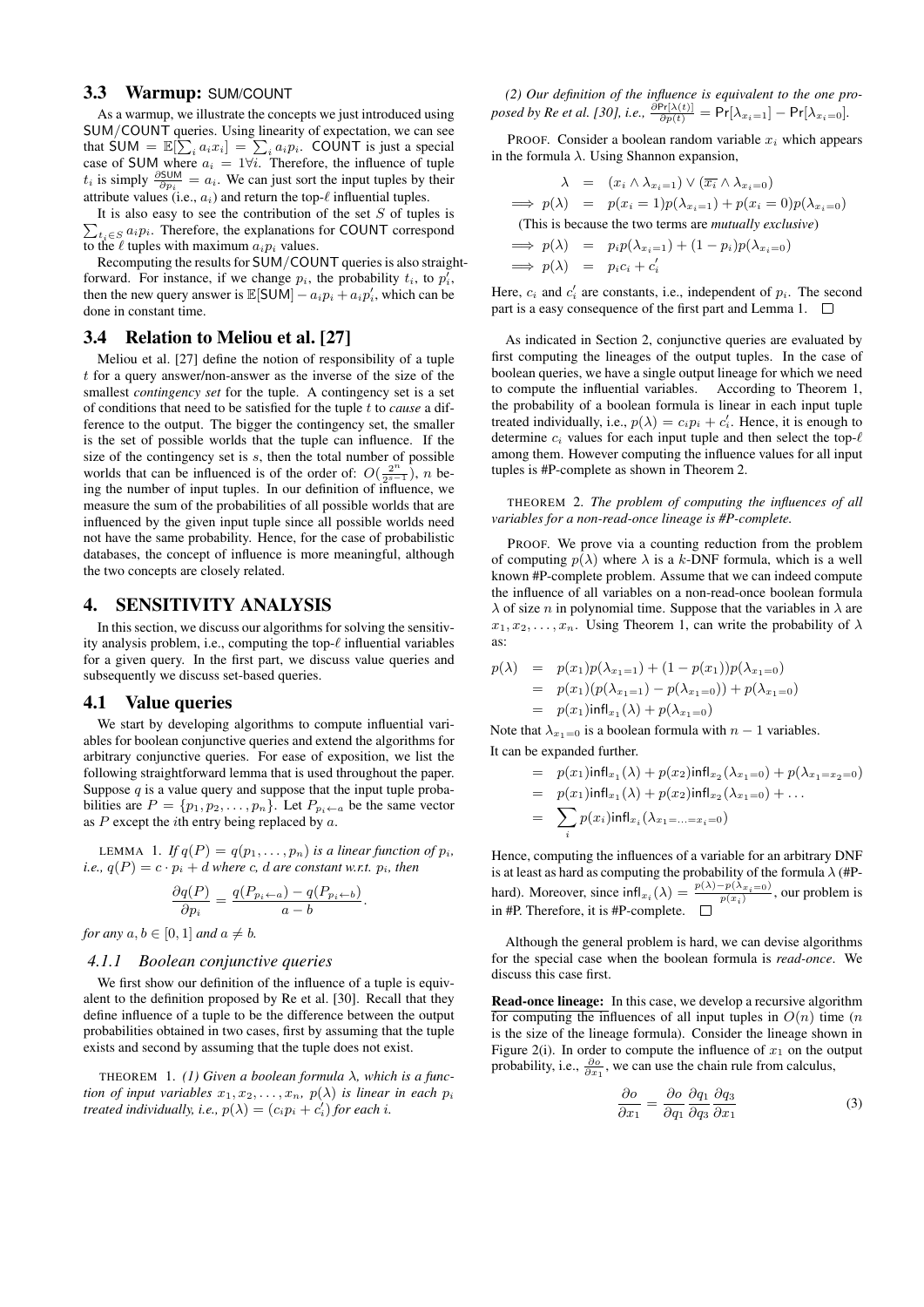The terms on the RHS can be obtained by taking appropriate derivatives of Equations 1 and 2. Suppose  $z$  is a node with two children  $x_1$  and  $x_2$ . Then,

if 
$$
z = x_1 \wedge x_2
$$
:  
\n
$$
\frac{\partial z}{\partial x_1} = x_2 \& \frac{\partial z}{\partial x_2} = x_1
$$
\nif  $z = x_1 \vee x_2$ :  
\n
$$
\frac{\partial z}{\partial x_1} = 1 - x_2 \& \frac{\partial z}{\partial x_2} = 1 - x_1
$$

|    | <b>Algorithm 1</b> deriv(x), Read as derivative w.r.t x |
|----|---------------------------------------------------------|
|    | 1: if parent(x) = null {x is root} then                 |
| 2: | $deriv(x) = 1$                                          |
|    | $3:$ else                                               |
| 4: | if parent $(x)$ is an AND node then                     |
| 5: | $deriv(x) = deriv(parent(x)) * Pr(sibling(x))$          |
| 6: | else                                                    |
| 7: | $deriv(x) = deriv(parent(x)) * (1 - Pr(sibling(x)))$    |

Using the chain rule and the above equations, we develop a recursive algorithm as follows. Each node in the AND/OR tree stores the derivative of the output probability with respect to itself. We use this to compute the derivatives of its children using the above recursive equations in a top-down manner to finally get the derivative with respect to the leaf nodes (input tuples). Note that the probabilities of all the nodes are precomputed in a single  $O(n)$  pass as a preprocessing step. The relevant snippet of the algorithm is shown in Algorithm 1. After computing the influences of each of the input variables, we determine the top- $\ell$  influential variables either by sorting  $O(n \log n)$  or by making a linear scan over the input tuples  $O(n\ell)$ , based on the value of the input  $\ell$ . We also cache the computed influence values for the input tuples – those can be used for quickly recomputing results in certain cases. Although we illustrated the algorithm for binary trees, our implementation can be easily extended to handle k-ary AND/OR trees.

Non-read-once lineage: Next, we consider the sensitivity analysis for non-read-once formulas. We propose a heuristic for evaluating the influences, which is similar to the Dtree construction algorithm of Olteanu et al. [28]. Essentially, we perform a sequence of *Shannon expansions* to expand a non-read-once lineage to a set of *mutually exclusive* read-once formulas. The complexity of the operation is exponential in the *treewidth* [14] of the boolean formula. The complete algorithm is shown in Algorithm 2. We now explain the

**Algorithm 2** infl( $\lambda$ ,  $\vec{I}$ )

**Require:** Boolean formula  $\lambda$ , influence vector  $\vec{I}$ 1: if  $\lambda$  is read-once then 2: **return**  $infl\_read\_once(\lambda)$ 3: else 4: Select boolean variable x in  $\lambda$  that repeats most times 5: Shannon expansion:  $\lambda = (x \wedge \lambda_{x=1}) \oplus (\overline{x} \wedge \lambda_{x=0})$ 6:  $\vec{I} = (1 - p(x)) \inf[(\lambda_{x=0}, \vec{I}) + p(x) \inf[(\lambda_{x=1}, \vec{I})]$ 7:  $\vec{I}[x] = Pr(\lambda_{x=1}) - Pr(\lambda_{x=0})$  {influence of x itself} 8: return  $\vec{I}$ 

main aspects of the algorithm.

In Step 1, we check if the boolean formula has a read-once representation using Golumbic's algorithm (Section 2.4). If it has a read-once representation, then we use the previous algorithm itself. Otherwise, we expand the boolean formula using Shannon expansion, selecting the variable that appears the most number of times.

The expansions of the boolean formula are stored in a binary tree data structure which we call as a Dtree (after Olteanu et al. [28]). Each node in the Dtree corresponds to a boolean formula. Once we obtain a read-once formula, we stop expanding and compute the influences (local) of all the variables in the formula (Step 2). Over the nodes we execute the Shannon expansion, we also compute the influence for the variable over which using Step 7. Each node in the tree has an *influence vector* of size  $n$ , where  $n$  is the total number of variables in the input lineage. The values in the vector correspond to the *local* influences of the variables on the boolean formula corresponding to the node. This vector is recursively updated, based on the childrens' vectors in Step 6. Finally, the influence vector at the root of the tree has influences of all the variables in the formula.

We illustrate the above algorithm using an example.

EXAMPLE 1. *Consider the boolean formula given by*  $\lambda = a_1b_1c_1 +$  $a_1b_2c_2 + a_2b_3c_1 + a_3b_4c_1$ *. It cannot be represented as a read-once formula. Hence, the algorithm first performs Shannon expansion around*  $c_1$  *(since it appears 3 times) as shown below.* 

$$
\lambda = c_1(a_1b_1 + a_1b_2c_2 + a_2b_3 + a_3b_4) + c_1(a_1b_2c_2) = c_1\lambda_1 + c_1\lambda_2
$$

*We can easily see that both*  $\lambda_2 = a_1b_2c_2$  *and*  $\lambda_1 = a_1(b_1 + b_2c_2)$  $b_2c_2$ ) +  $a_2b_3$  +  $a_3b_4$  *are already in read-once format and no more expansion occurs. Now, the influence vectors at*  $\lambda_1$  *and*  $\lambda_2$  *are computed based on Algorithm 1. In addition, the influence of*  $c_1$ *,*  $p(\lambda_1) - p(\lambda_2)$  *is computed. Following this, the influence vector at the parent node is updated. Note that since*  $a_1$  *appears in both*  $\lambda_1$  *and*  $\lambda_2$  *nodes of the tree, its influence on*  $\lambda$  *is available at the influence vector of the root node.*

#### *4.1.2 Conjunctive queries*

Here, we consider arbitrary conjunctive queries which return multiple output results. As defined earlier (Section 2), the influence of an input variable is the sum of its influences on each of the output tuples. Note that even though the output tuples may be in readonce format, the set of output tuples may be correlated with each other, since the input tuples may be shared among the lineages of the output tuples [10]. Hence, we cannot use the naïve approach of looking at the top- $\ell$  set of influential tuples for each output tuple and use them to determine the overall top- $\ell$ . For example, suppose we are interested in determining the top-3 influential tuples for a set of correlated output tuples. A single input tuple might be influential for the output tuples combined, but it may not be enough to appear in the top-3 lists of influential tuples for each of the individual output tuples. However, summing up all the influences would be large enough for it to be in the top-3 list; since the naïve approach does not consider this tuple at all, it fails. Instead, we use a brute force approach where we sum up the influences of a given input tuple on each of the output tuples and pick the top- $\ell$  input tuples based on this value. We are currently working on developing more efficient algorithms for conjunctive queries based on extensional techniques.

#### *4.1.3 Aggregation queries*

Here, we determine the influence of each input variable on the expected value of the aggregate. We provide algorithms for determining the top- $\ell$  influential variables for MIN/MAX and AVG aggregates.

MIN/MAX: We only consider MAX here. The algorithm for MIN is very similar and we omit it here. We assume all  $a_i$ s are positive and there is a dummy tuple with value 0 and probability 1 to avoid the empty possible world where MAX is undefined. We assume tuples are sorted in a non-increasing order of their scores. Recall  $x_i$  is the indicator variable of the existence of  $t_i$ . It is easy to see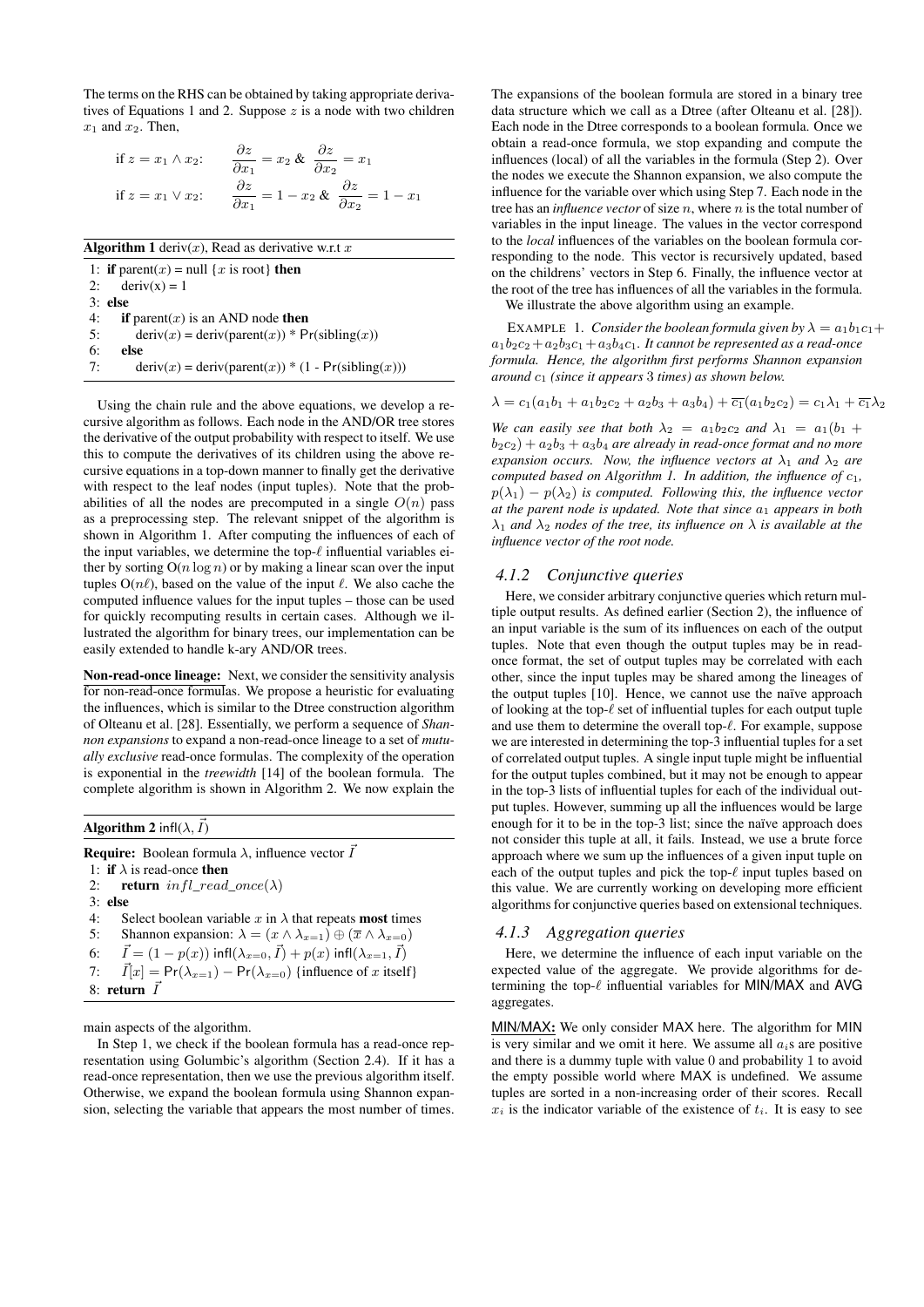that

$$
MAX = \mathbb{E}[\max_i x_i a_i] = \sum_i a_i p_i \prod_{j < i} (1 - p_j).
$$

It is easy to see from the above formula that MAX is a linear function of  $p_i$  for any i. Recall  $P_{p_i \leftarrow a}$  is the same vector as P except the *i*th entry being replaced by a. By Lemma 1, we have

$$
\frac{\partial \text{MAX}(P)}{\partial p_i} = \frac{\text{MAX}(P) - \text{MAX}(P_{p_i \leftarrow 0})}{p_i}
$$

.

Now, we describe our algorithm. We first show how to compute MAX in linear time. Suppose we denote by  $\max[i, j]$  the maximum of the random tuples  $t_i$ ,  $t_{i+1}, \ldots, t_j$ . If we assume  $a_i \ge a_{i+1} \ge \ldots, \ge a_j$ , then,  $\max[i, j] = a_i$  with probability  $p_i$  and  $\max[i, j] = \max[i + 1, j]$  otherwise. Therefore, we have that

$$
\mathbb{E}[\max[i,j]] = p_i a_i + (1-p_i)\mathbb{E}[\max[i+1,j]]. \tag{4}
$$

When we compute MAX, we store all values  $\mathbb{E}[\max[i, n]]$  for all i. We can also easily compute  $\prod_{j=1}^{i} (1 - p_j)$  values for all i in linear time. Now, we show how to quickly compute  $MAX(P_{p_i \leftarrow 0})$  for each  $i$  in constant time, provided we have already computed MAX,  $\mathbb{E}[\max[i,n]] \forall i$  and  $\prod_{j=1}^{i} (1-p_j) \forall i$ . In fact, it is not hard to see that

$$
\begin{aligned} \text{MAX}(P_{p_i \leftarrow 0}) &= \sum_{j < i} a_j p_j \prod_{k < j} (1 - p_k) + \sum_{j > i} a_j p_j \prod_{k < j, k \neq i} (1 - p_k) \\ &= \text{MAX} - \prod_{j < i} (1 - p_j) \mathbb{E}[\max[i, n]] \\ &+ \prod_{j < i} (1 - p_j) \mathbb{E}[\max[i + 1, n]] \end{aligned}
$$

Therefore, the overall running time for finding the top- $\ell$  influential tuples is  $O(n)$ .

AVG: Now we consider the problem of computing top- $\ell$  influential variables for AVG. Formally, AVG is defined to be

$$
\text{AVG} = \mathbb{E}\Big[\frac{\sum_{i} a_i x_i}{1 + \sum_{i} x_i}\Big].
$$

Note that we have included a dummy tuple with value 0 and probability 1 to keep the denominator non-zero. The following theorem plays a central role for the streaming algorithm in [22] and is also crucial for computing the influence.

THEOREM 3. *([22]) For the probabilistic tuples*  $t_1, \ldots, t_n$ , let  $p_i$  and  $a_i$  be the existence probability and the value of  $t_i$ , respectively. Define function  $h_{\text{AVG}}(x) = \sum_i a_i p_i x \cdot \prod_{j \neq i} (1 - p_j + p_j x)$ . *Then,*  $AVG = \int_0^1 h_{AVG}(x) dx$ .

From the above theorem, it is easy to see that  $h_{AVG}(x)$  is linear in  $p_i$ . Since the integral is over x, AVG is also linear in  $p_i$ . Thus, from Lemma 1, we have

$$
\frac{\partial \text{AVG}(P)}{\partial p_i} = \frac{\text{AVG}(P) - \text{AVG}(P_{p_i \leftarrow 0})}{p_i}.
$$

It is known that computing AVG for a dataset of size  $n$  (in particular, expanding  $h_{AVG}(x)$  can be done in  $O(n \log^2 n)$  time [22]. Computing  $AVG(P_{p_i \leftarrow 0})$  once AVG is already computed additionally takes only linear time given the expansion of  $h_{AVG}(x)$  (see Section 6 on recomputing query results). For each tuple  $t_i$ , we need to compute  $\frac{\partial \text{AVG}}{\partial p_i}$ . Therefore, the overall running time is  $O(n^2)$ .

# 4.2 Set queries

In this section, we discuss set-based queries and we develop techniques for computing  $\epsilon$ -influential variables for these queries. We start with probabilistic threshold queries.

## *4.2.1 Probabilistic Threshold Queries*

To evaluate a probabilistic threshold query  $PT(Q, \tau)$ , we first run the conjunctive query  $Q$  and subsequently select all output tuples with probability more than  $\tau$ . Since the lineage formulas generated by conjunctive queries are monotone and positive [30], increasing the probability of an input tuple can only *increase* the probability of the output tuples, thereby increasing the number of output tuples; similarly, decreasing the probability of an input tuple might remove those output tuples whose probabilities become less than  $\tau$ . We only consider the case when the input probabilities are increased. The symmetric case of decreasing the input probabilities is analogous and is not discussed here. Our objective is to compute the top- $\ell$   $\epsilon$ -influential variables (Section 2). We rank an input tuple by its degree of  $\epsilon$ -influence, i.e., the number of output tuples that will be added to the output set, if we increase its probability by  $\epsilon$ (Definition 2).

We briefly discuss the naive algorithm before presenting techniques for improving it. In the first step, we compute the output tuple lineages and subsequently, the influences of each input tuple on each output tuple. In the second step, we go over each input tuple  $(t_i)$  and determine the number of output tuples  $(C_i)$  that would cross the threshold if we increase its probability by  $\epsilon$ . Finally, we compute the top- $\ell$  influential input tuples from this list. This technique is quite inefficient as the complexity of the first step is  $O(no)$ , where  $o$  is the number of output tuples and  $n$  can potentially include all input tuples. We reduce the complexity of this operation by considering only those output tuples which contribute to the  $C_i$  values, by developing three pruning rules.

**Rule 1:** Ignore output tuples with probability  $> \tau$  – increasing the probability of its input tuples will not change the output.

**Rule 2:** Restrict attention to output tuples with probability  $> \tau - \epsilon$ . The influence of an input tuple over a single output tuple for conjunctive queries is always less than 1, since influence is defined as a difference between two probability values. Therefore, the probability of an output tuple can at most increase by  $\epsilon$  and output tuples with probability values less than  $\tau - \epsilon$  cannot get into the result set.

Next, we propose another pruning rule which works only for read-once lineages. Consider output tuple  $O_i$ . Suppose it has probability  $o_i < \tau$ . The input tuples that can drive this probability to  $\tau$ must have influence at least equal to  $\theta = (\tau - o_i)/\epsilon$ . So, we only need to increment  $C_j$  values of those input tuples whose influences exceed θ. We modify the *infl\_read\_once* routine of Section 4.1.1 to only return the input tuples that satisfy the above requirement by exploiting the following property:

THEOREM 4. *The derivatives of the nodes in an AND/OR tree monotonically decrease as we go down the AND/OR tree.*

PROOF. The proof is very easy to see using recursion. Recall the recursive equations used to update the probabilities of internal nodes in the AND/OR tree.

$$
\text{if } z = x_1 \land x_2 \qquad \frac{\partial z}{\partial x_1} = x_2 < 1
$$
\n
$$
\text{if } z = x_1 \lor x_2 \qquad \frac{\partial z}{\partial x_1} = (1 - x_2) < 1
$$

Now, using Equation (3), we can see that the values of the derivatives decrease as we go down the tree since we continuously multi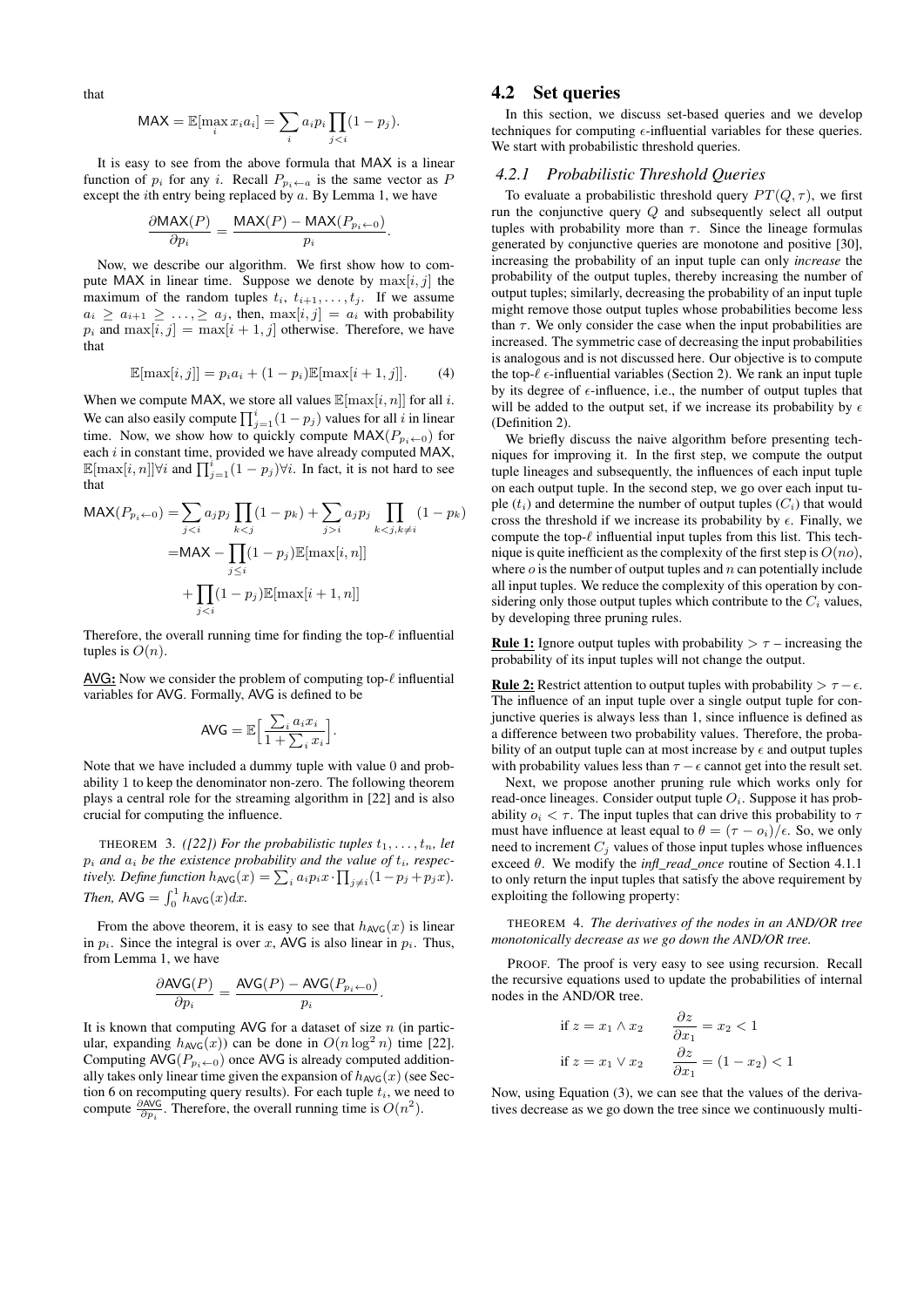ply by a number less than 1 at each level. The derivative of the root with respect to itself is 1 by definition.  $\Box$ 

Rule 3: In *infl\_read\_once*, if the value of the derivative is less than  $\theta$ , we do not recurse along the branch. We only recurse along the portion of the tree whose derivative is more than  $\theta$ . Since the derivatives are computed in a top-down manner, pruning via this rule can provide several benefits for large data sets.

#### *4.2.2 Top-k queries by probability*

The output of a top-k query is a list of output tuples sorted in decreasing order by their probabilities. Therefore, modifying input tuples can cause new tuples to enter the output while simultaneously removing the same number of existing output tuples. Suppose we treat the probability of the  $k^{\text{th}}$  output tuple (in order) as the threshold  $\tau$ . As with probabilistic threshold queries, the only tuples that can enter the result are the set of output tuples with probabilities in the range  $[\tau - \epsilon, \tau]$ . Hence, we can apply the pruning rules 1 and 2 work here also. Hence the only input tuples which are influential are the ones that appear in the lineages of these tuples. The algorithm for computing influential variables here is similar to the one for probabilistic threshold queries. The difference between top-k and probabilistic threshold queries is that, for an input tuple t to force the output tuple  $O_i$  into the top-k output, it is not enough that its influence value exceed  $(\tau - o_i)/\epsilon$ . The reasons are two fold. First, by increasing the probability of an input tuple, we may be increasing the threshold  $\tau$  itself, i.e., if the input tuple appears in the lineage of the  $k^{\text{th}}$  ranked tuple. Second, once a new tuple enters the top-k, the value of  $\tau$  needs to be increased. Hence, we have to explicitly check the number of new tuples entering the top-k for each input tuple and then compute the top- $\ell$  influential input tuples. We plan to develop more efficient algorithms for this purpose in future work.

## 4.3 How is  $\epsilon$  assigned?

Until now, we assumed that  $\epsilon$  was provided by the user. However, it is unlikely to expect the user to know the value of  $\epsilon$ . Firstly, a user might know the margin of error that might be present in the input probabilities. For instance, if the application generating the input probability reports that there may be  $\pm \delta$  error in the probabilities, then the user can pick  $\epsilon$  between  $[0, \delta]$ . Another way to pick a reasonable  $\epsilon$  value might be through a visualization tool. Given an input tuple  $t$  with probability  $p$ , the output probabilities are linear in  $p$  and can be visualized as straight lines. The user can now pick  $\epsilon$  using this visualization, e.g., a region with several intersections.

# 5. EXPLANATION ANALYSIS

In this section, we provide algorithms for computing the top- $\ell$ explanations for value queries.

## 5.1 Boolean Conjunctive Queries

Recall that computing explanations requires us to determine the set of  $\ell$  input tuples, whose probabilities when set to 0, causes the maximum decrease in the output probabilities.

THEOREM 5. *The problem of computing the top-* $\ell$  *explanations for boolean conjunctive queries (even without self-joins) is NPhard.*

PROOF. We use a reduction from vertex cover on 3-uniform 3 partite hypergraph [34] similar to Theorem 4.1 of Meliou et al. [27]. Consider a 3-uniform 3-partite graph  $G$  with partitions  $R$ ,  $S$  and  $T$ . Every hyperedge contains exactly one vertex from each partition. We construct a database D with 4 relations  $R(x)$ ,  $S(y)$ ,  $T(z)$  and

 $U(x, y, z)$ . For each vertex in R, S and T, we introduce a tuple (with tuple-uncertainty) in  $R(x)$ ,  $S(y)$  and  $T(z)$  respectively. For each hyperedge in G, we introduce a new deterministic tuple in  $U(x, y, z)$ . Consider the boolean conjunctive query:

$$
q(): -R(x), S(y), T(z), U(x, y, z)
$$

We can easily see there is a vertex cover of size at most  $\ell$  in  $G$ , if and only if we can determine an explanation of size  $\ell$  that reduces the probability of the output tuple to zero (maximum possible reduction) in the probability.  $\Box$ 

Although the problem is hard in general, for queries that lead to read-once lineage formulas, there exists an optimal algorithm. We describe this algorithm next.

#### Read-once formulas

For the case of read-once functions, we use a dynamic programming algorithm to compute the explanation. Consider a lineage formula  $\lambda$  with two subtrees  $\lambda_l$  and  $\lambda_r$ . Suppose the function  $OPT(\lambda, k)$  represents the smallest possible value for probability of  $\lambda$  by setting k input probabilities to 0 (i.e., maximum possible reduction in the probability). The appropriate recursion for the dynamic program is shown below.

If 
$$
\lambda = \lambda_l \wedge \lambda_r
$$
,  
\n
$$
OPT(\lambda, k) = \min_{k_1} (OPT(\lambda_l, k_1) \times OPT(\lambda_r, k - k_1))
$$
\nIf  $\lambda = \lambda_l \vee \lambda_r$ ,  
\n
$$
OPT(\lambda, k) = \min_{k_1} \left[ \begin{array}{c} OPT(\lambda_l, k_1) + OPT(\lambda_r, k - k_1) \\ -OPT(\lambda_l, k_1) \times OPT(\lambda_r, k - k_1) \end{array} \right]
$$

We modify the above program to also include the top- $\ell$  input tuples at each step. The proof of correctness of the above program can be seen via contradiction. Assume, for the sake of contradiction that there exists a different solution  $S'$  (set of  $\ell$  variables) which is better than the solution obtained by the algorithm S. We consider two cases. Suppose the root node is an AND node with two children  $\lambda_l$  and  $\lambda_r$ . Also suppose S' has  $l_1$  variables on the left child and  $l$  $l_1$  variables on the right child, which are different from S. Denote  $Pr(\lambda, S)$  the probability of the boolean formula  $\lambda$  by setting the probabilities of variables in  $S$  to 0. According to our assumption  $Pr(\lambda, S')$  <  $Pr(\lambda, S)$ . This means that  $Pr(\lambda_i, S'_i)Pr(\lambda_r, S'_r)$  <  $Pr(\lambda_l, S_l)Pr(\lambda_r, S_r)$ . However, this statement is false since the sets  $S_l$  and  $S_r$  were chosen such that their product was minimum (according to our update rule).

The complexity of the above program is  $O(nl^2)$  since at each step we spend time  $O(\ell)$  to determine  $OPT(\lambda, \ell)$  and we need to compute *OPT* for different values from  $\{1, 2, \ldots, \ell\}.$ 

#### Non-read-once formulas

We propose two greedy heuristics for this problem.

**First Approach:** For each input tuple  $t_i$ , we compute its influence  $\alpha_i$  for the output tuple and sort the tuples by the value of  $\alpha_i p_i$ . We select the top- $\ell$  tuples as the best explanation for our purpose. The motivation for this heuristic is that the product of the influence and the probability corresponds to the "individual contribution" made by the tuple (to a first approximation). Note that this ignores the pairwise and higher order contributions.

Second Approach: Now, we propose a slightly better approximation. In the first step, we select the tuple with the highest contribution, i.e.,  $\alpha_i p_i$  value. Next, we set this tuple probability to zero and recompute the contributions for the remaining tuples. We pick the tuple with the highest contribution and repeat the process  $\ell$  times.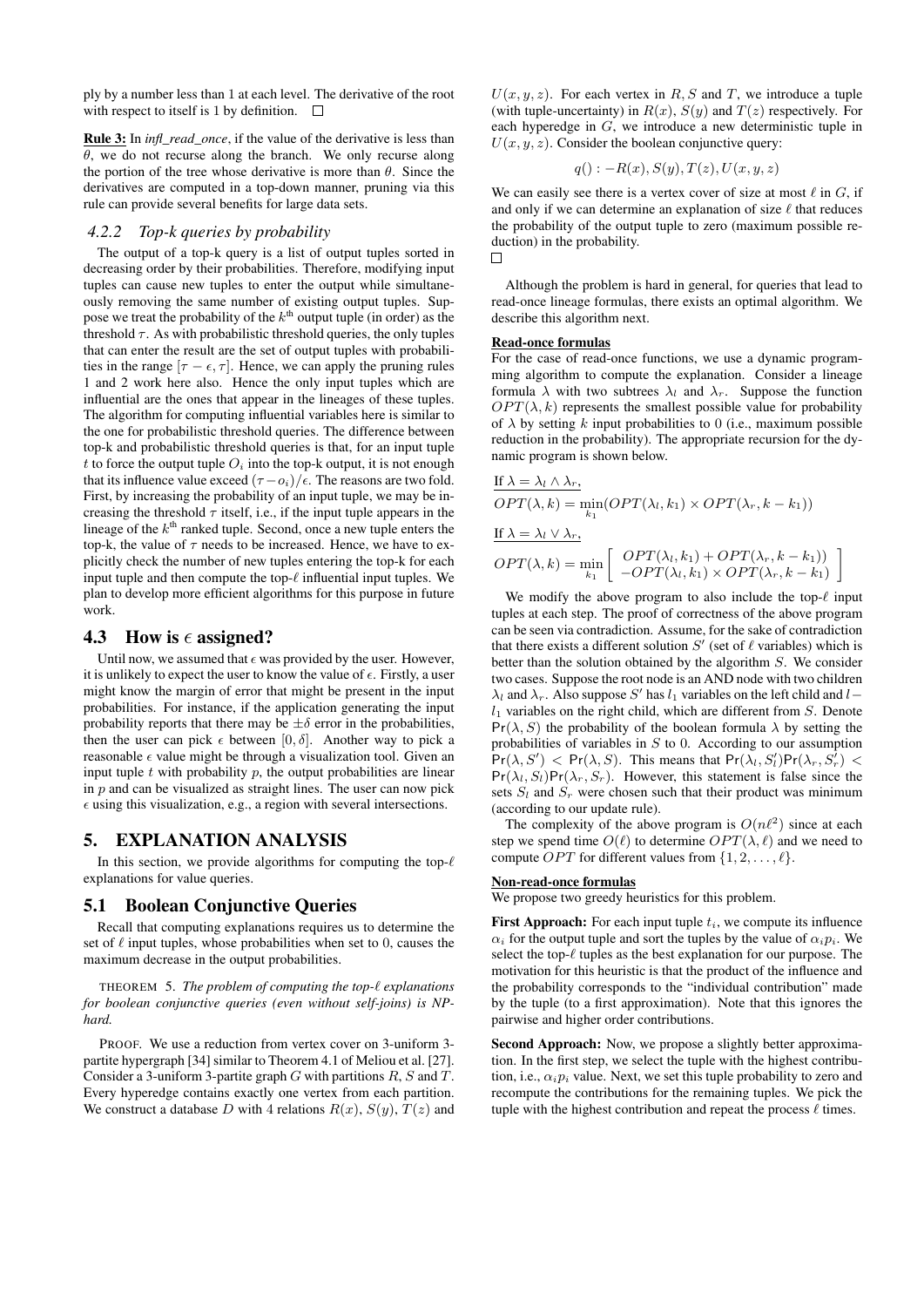# 5.2 Aggregation queries

We describe how to compute explanations for MAX and MIN efficiently. For AVG, we leave it as an open problem.

MAX Again, we assume all values are positive and the maximum value is 0 if no tuple exists. We first note here that greedy algorithms do not work in this case, i.e., selecting the tuples sorted by score  $a_i$  or sorted by probability  $p_i$  or sorted by  $a_i p_i$  values. For example, consider the set of four tuples  $X_1 = 10$ ,  $X_2 = 9$ ,  $X_3 = 5.1$ and  $X_4 = 3$  with probabilities 0.1, 0.9, 0.2 and 0.3 respectively. Choosing the greedy heuristic based on the  $a_i p_i$  value would force us to choose  $X_2$  and  $X_3$ , however it can be seen that the optimal solution here is by choosing  $X_1$  and  $X_2$ .

We propose a dynamic program for this problem. Firstly, note that in the MAX case, the expected value can only reduce if we set probability values to zero. Also, if we set more tuple probabilities to zero, the expectation can only come down. Hence, the optimal solution will have exactly  $\ell$  tuples. The following recursive relationship is particular useful to us. Suppose we denote  $\max[i, j]$ as the maximum of the random tuples  $t_i$ ,  $t_{i+1}, \ldots, t_i$ . We also assume  $a_1 > a_2 > \ldots, a_n$ .

Now, we describe our dynamic program. Let  $OPT(i, j)$  denotes the minimum expectation for the maximum of  $\{t_i, \ldots, t_n\}$  by reducing the probabilities of  $j$  tuples to zero. Suppose we had optimal solutions to the sub-problem  $\{t_{i+1}, t_{i+2}, \ldots, t_n\}$  for all different values of k, i.e.,  $OPT(i + 1, j)$  for  $j = 1...l$ . Then, we update the optimal solution using the following recursive equation.

$$
OPT(i, j) = \min\{OPT(i+1, j), (1-p_i)OPT(i+1, j-1) + p_i a_i\}
$$

The first term in the right hand side of the recursion corresponds to that  $t_i$  is not chosen while the second corresponds otherwise. The second holds because of (4). The optimal solution is simply  $OPT(1, n)$ .

The dynamic program maintains an array of size  $n \times \ell$ , which maintains the optimal solution  $OPT(i, j)$  for each value of i starting from  $n$  to 1. Computing each entry needs constant time. Therefore, the overall running time is  $O(n\ell + n \log n)$ .

MIN: We make the same assumption as MAX that all values are positive and the minimum value is 0 if no tuple exists. The dynamic programming recursion is very similar to the case for MAX. The only difference is that the expected value can either increase or decrease by setting certain probabilities to 0. Therefore, we use two tables, one for computing the maximum increase and the other for the maximum decrease. Then, we pick the one with larger absolute value as the final answer.

#### 6. INCREMENTAL RECOMPUTATION

In this section, we describe how our techniques for computing influences can be used to recompute the results of a query when some of the input probabilities are modified. Note that in addition to query results, we need to update the influences of the input tuples also. It is desirable that the cost for recomputing query results be less than executing the query again from scratch. We propose efficient *incremental* algorithms for recomputing query results which exploit previous computation. We start by describing the algorithm for updating conjunctive query results.

#### 6.1 Conjunctive Queries

We consider boolean conjunctive queries. Handling set-based conjunctive queries is a very simple extension and we do not explain this case, owing to space constraints. To recompute answers to conjunctive queries, we use the values of the gradient that we

computed while determining the influential variables. For instance, if the user changes the value of a *single* input tuple  $X_i$  from  $p_i$  to  $p'_{i}$ , then we can use the previously computed derivative to compute the new answer probability in  $O(1)$  time :

$$
p^{new} = p^{old} + \frac{\partial p}{\partial p_i} (p'_i - p_i)
$$

Obviously, this works only when exactly one input tuple probability is modified. When multiple input tuple probabilities are modified, we can efficiently update the results for read-once lineages.

Read-once Lineages: Suppose that the user modifies  $c$  input tuple probabilities. Then, we can update the output probabilities in time  $O(c \log(\ell))$ , where  $\ell$  is the size of the lineage. We illustrate this algorithm below. As we mentioned before, we store the AND/OR tree which was initially generated for executing the query. We first construct a *Steiner tree* in the AND/OR tree connecting the input tuples that are modified by the user and the root of the tree. We subsequently update the probabilities of each of the nodes contained in the AND/OR tree using a bottom-up algorithm. Each node sends its old probability and new probability to its parent, based on which the parent determines its new probability and sends its old and new probability values to its parents recursively. The update procedure is given below: Suppose that  $p$  is the parent of node  $x$ , which sends  $x^{old}$  and  $x^{new}$  to it. Then node p executes the following routine.

| <b>Algorithm 3</b> update( $x^{new}, x^{old}$ )                  |
|------------------------------------------------------------------|
| 1: if $p$ is an AND node then                                    |
| 2: $p^{new} = p^{old} \frac{x^{new}}{x^{old}}$                   |
| $3:$ else                                                        |
| 4: $p^{new} = 1 - (1 - p^{old}) \frac{1 - x^{new}}{1 - x^{old}}$ |
| 5: Send $p^{old}$ and $p^{new}$ to parent of p                   |

We illustrate the algorithm with a simple example. Suppose that the user updates the probabilities of the input tuples  $x_1$  and  $x_4$  in Figure 2. In that case, a Steiner tree is constructed, connecting  $x_1, x_4$  and o. After this, the probabilities of nodes  $q_3$  and  $q_4$  are updated using the equations described above. Following this, the probabilities of the nodes  $q_1$  and  $o$  is updated. The complexity of the above operation is  $O(ch)$  where c is the number of nodes that are updated and  $h$  is the height of the tree. If a substantial number  $O(n)$  of input probabilities are updated, we instead use the linear algorithm of Section 2.2.

Once we modify the probability of a tuple, the derivatives corresponding to each of the other nodes change and we also need to update them. We propose a lazy technique for updating the probabilities. For simplicity, suppose that only one variable is updated. As described earlier, after computing the path from the modified node towards the root, we update their probabilities. However, note that the derivatives for each of these nodes remain the same. We need to update the derivatives for the other nodes in the tree, which is at least linear in the size of the tree. Instead, we simply mark those nodes, whose children's derivatives are inconsistent. To actually update the derivatives, we adopt a recursive top-down strategy where we update the derivative of the node based on the probability of the parent. If several tuples are modified, we batch together multiple updates and perform the derivative update simultaneously in  $O(n)$  time.

Non-read-once Lineage: To update the probability of a non-readonce lineage, we exploit the binary tree data structure that we generated while compute the influences (See Section 4.1.1). For simplicity, suppose that the user modifies the input probability of a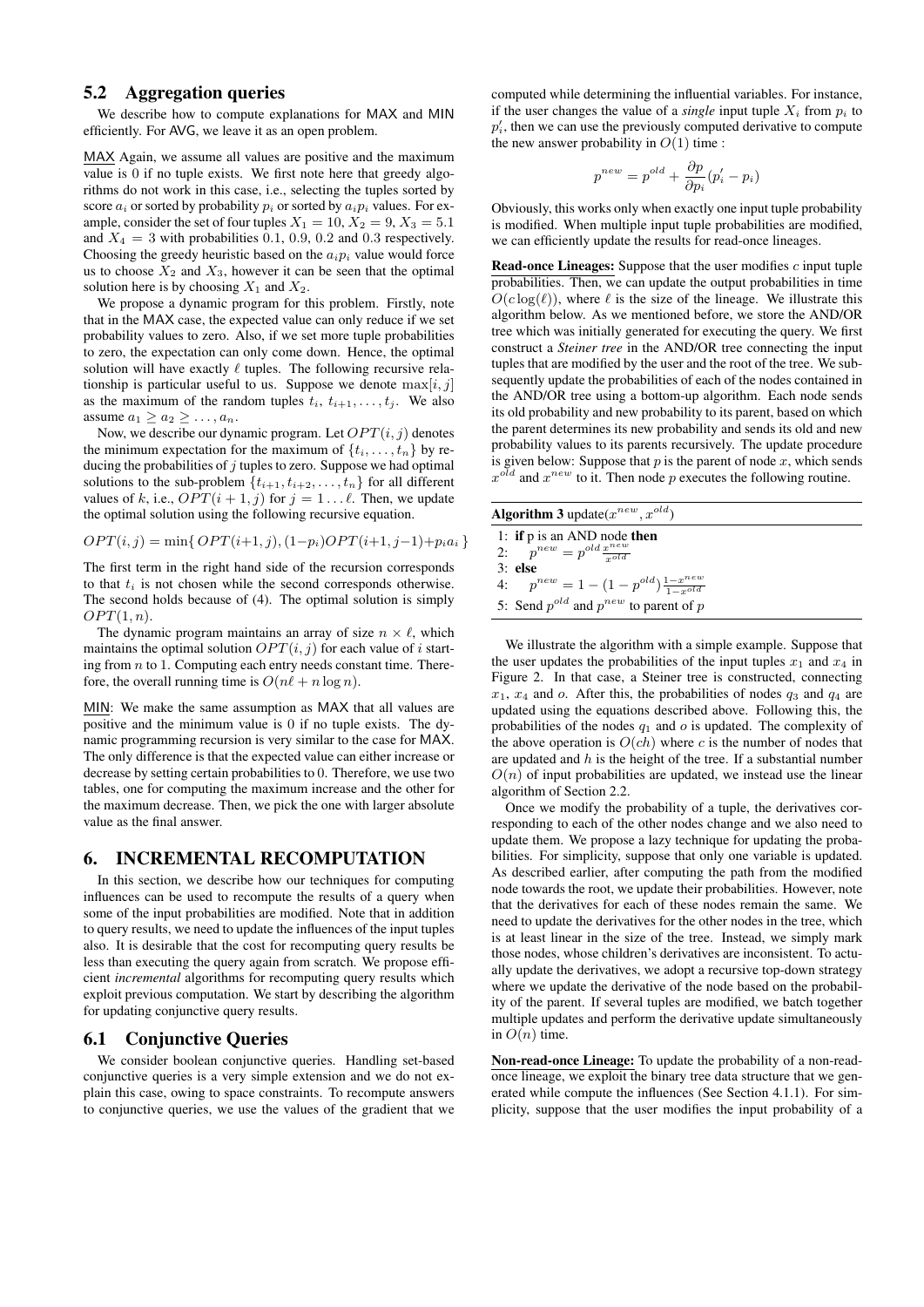tuple  $t$ . Since the variable  $x$  corresponding to  $t$  might appear in several portions of the tree, we need to essentially update all portions of the tree that contain  $x$ . Hence, we recurse over the binary tree top-down over the nodes that contain  $x$ . Note that we can use the influence vector in order to determine whether a node contains  $x$  by simply checking if its influence value is 0. Once the children update the probabilities, we update the probabilities of the parent. We also update the influences of the variables. We exclude the details of updating the influences owing to space constraints.

## 6.2 Aggregation

Now, we discuss the problem of incrementally re-evaluating the results of aggregation queries, specifically MIN/MAX and AVG.

MAX: For MAX queries, our result is a dynamic data structure DS such that

- 1. The MAX query can be answered from DS in constant time,
- 2. We need  $O(n)$  time to build DS from scratch.
- 3. If the probability of a tuple gets changed, we need  $O(\log n)$  time to update DS.

Recall the notation  $\max[i, j]$  denotes the maximum of the random tuples  $t_i$ ,  $t_{i+1}, \ldots, t_j$ . We assume  $a_1 \ge a_2 \ge \ldots \ge a_n$ where  $a_i$  is the score of tuple  $t_i$ . Let  $P[i, k] = \prod_{x=i}^{k} (1 - p_x)$ . We can easily show the following generalization of (4) by induction (proof omitted here): For any  $i \leq k \leq j$ ,

$$
\mathbb{E}[\max[i,j]] = \mathbb{E}[\max[i,k]] + P[i,k]\mathbb{E}[\max[k+1,j]].
$$
 (5)

DS makes use of interval trees (see e.g., [11]) which we briefly describe as follows. An interval tree  $\tau$  is a binary tree where each node represents an interval [i, j] for some integer  $i \leq j$ . The root corresponds [1, n]. For a node [i, j], its left child and right child represent  $[i, \lfloor \frac{i+j}{2} \rfloor], \lfloor \lfloor \frac{i+j}{2} \rfloor + 1, j]$ , respectively. The leaves of 7 correspond to singletons. It is easy to see that such a tree with  $n$ nodes has height  $O(\log n)$ .

DS consists of two interval trees  $\mathcal{T}_P$  and  $\mathcal{T}_E$ , the first used for maintaining the information of  $\mathbb{E}[\max[i, j]]$ s and the second for  $P[i, j]$ s. In other words, node  $[i, j]$  in  $\mathcal{T}_P$  ( $\mathcal{T}_E$ ) stores the value of  $P[i, j]$  ( $\mathbb{E}[\max[i, j]]$ ). Assuming we have constructed  $\mathcal{T}_P$  and  $\mathcal{T}_E$ , the answer to the MAX query is just  $\mathbb{E}[\max[1, n]]$  which can be retrieved in constant time. It is also not hard to show that both  $\mathcal{T}_P$  and  $\mathcal{T}_E$  can be constructed in linear time. We just start from leaves and build the trees bottom up using formulas  $P[i, j] = P[i, k]P[k + j]$  $1, j$ ,  $i \leq k \leq j$  and (5). Now, we describe how to do updating operation in  $O(\log n)$  time for  $\mathcal{T}_P$ . Suppose we update the probability of a leaf  $v$  (which corresponds to a singleton tuple). The new P value for that node is trivial to compute. The key observation is only the nodes on the path from  $v$  to the root need updates and the  $P$ values for any other nodes remain the same because their intervals do not intersect with that of  $v$ . The updates can be done bottom up from v to the root and take at most  $O(\log n)$  times. The updating operation for  $\mathcal{T}_E$  is the same as for  $\mathcal{T}_P$ , except that in each update we need some value  $P[i, j]$  (recall we use (5) to update the values). But fortunately, such a  $P[i, j]$  can be readily retrieved from the corresponding node in  $\mathcal{T}_P$  in constant time (for this purpose, we need for each node  $[i, j]$  in  $\mathcal{T}_E$  a pointer to node  $[i, j]$  in  $\mathcal{T}_E$ ). The procedure for MIN is similar to that of MAX and is omitted.

AVG: Now, we discuss how to recompute the query result for AVG query. Our algorithm needs an  $O(n \log^2 n)$  preprocessing time and  $O(n)$  time for each probability update. Recall function  $h_{AVG}(x) =$  $\sum_i a_i \cdot \prod_{j \neq i} (1 - p_j + p_j x)$  and AVG  $= \int_0^1 h_{AVG}(x) dx$  (see Theorem 3). The algorithm maintain the expansions of the two polynomials  $h_{AVG}(x)$  and  $P(x) = \prod_j (1 - p_j + p_j x)$ . Initially, the

expansion of  $h_{AVG}(x)$  can be computed in  $O(n \log^2 n)$  time using the algorithm from [22]. The expansion of  $\prod_j(1-p_j+p_jx)$  can be computed similarly using the same time. For each update of  $p_i$ , we recompute  $P(x)$  as follows: Suppose the the old and new probabilities of  $t_i$  are  $p_i$  and  $p'_i$ , respectively.

$$
P(x) \leftarrow P(x) \frac{1 - p'_i + p'_i x}{1 - p_i + p_i x}.
$$

 $h_{\text{AVG}}(x)$  can be recomputed as follows:

$$
h_{\text{AVG}}(x) \leftarrow \left(h_{\text{AVG}}(x) - a_i p_i x \prod_{j \neq i} (1 - p_j + p_j x)\right) \frac{1 - p'_i + p'_i x}{1 - p_i + p_i x} + a_i p_i x \prod_{j \neq i} (1 - p_j + p_j x)
$$

where  $\prod_{j\neq i}(1-p_j+p_jx)$  can be computed from  $P(x)$  in linear time. We can easily see other operations also run in linear times. Thus the overall updating time is  $O(n)$ .

# 7. EXPERIMENTAL EVALUATION

The main objectives of our experimental analysis are to show:(1) sensitivity analysis is critical for probabilistic databases, (2) sensitivity analysis can be performed at low overhead, (3) explanations can be performed efficiently and (4) incremental recomputation of query results is efficient. We focus on conjunctive queries to illustrate the above points. We implement our system using JDK 1.6. We use MySQL to store the relations in our database. All experiments were run on a 2.4Ghz Core 2 Duo machine with 2GB of main memory. We begin with a discussion of the experimental setup.

Dataset: We synthesized a 100 MB TPC-H dataset augmented with tuple uncertainty for each tuple (lineage is stored as a separate column). The probabilities of existence were chosen uniformly between [0, 1]. To speed up computation, we build indexes on the primary and foreign key attributes of each of the relations.

Queries: For experiments on conjunctive queries and probabilistic threshold queries, we used TPC-H queries Q2,Q3,Q5,Q7,Q8 and Q10. We omitted the queries over one relation because of their simplicity. For each of these queries, we removed all aggregation constructs. In addition, we generated boolean versions of these queries by projecting the final outputs to 1, the resulting queries are respectively labeled R2, R3, R5, R7, R8 and R10. Lineages for the output tuples are computed using a query rewrite-based approach shown in Kanagal et al. [24].

# 7.1 Experimental Results

Sensitivity analysis is essential and critical: Queries over probabilistic databases are highly sensitive to input tuple probabilities. The sensitivity is even more pronounced for queries that return sets. We use a top-k query by probability to illustrate this point. We first execute the corresponding conjunctive query and compute the influences of all the input tuples on the output tuples. Then we extract a fragment of the set of output tuples and plot their probabilities against a particular input tuple probability x in Figure 3(a). As shown earlier, all output probabilities are linear functions of  $x$ . Tuple  $O4$  did not contain x. Therefore, its probability was constant. As we vary the probability of  $x$ , notice that the top-k list changes significantly. If the  $p(x)$  is near 0.6, then the top-k list changes if we increase or decrease its probability by a small amount. Hence there is a need for sensitivity analysis to verify query results and provide robust query processing capability.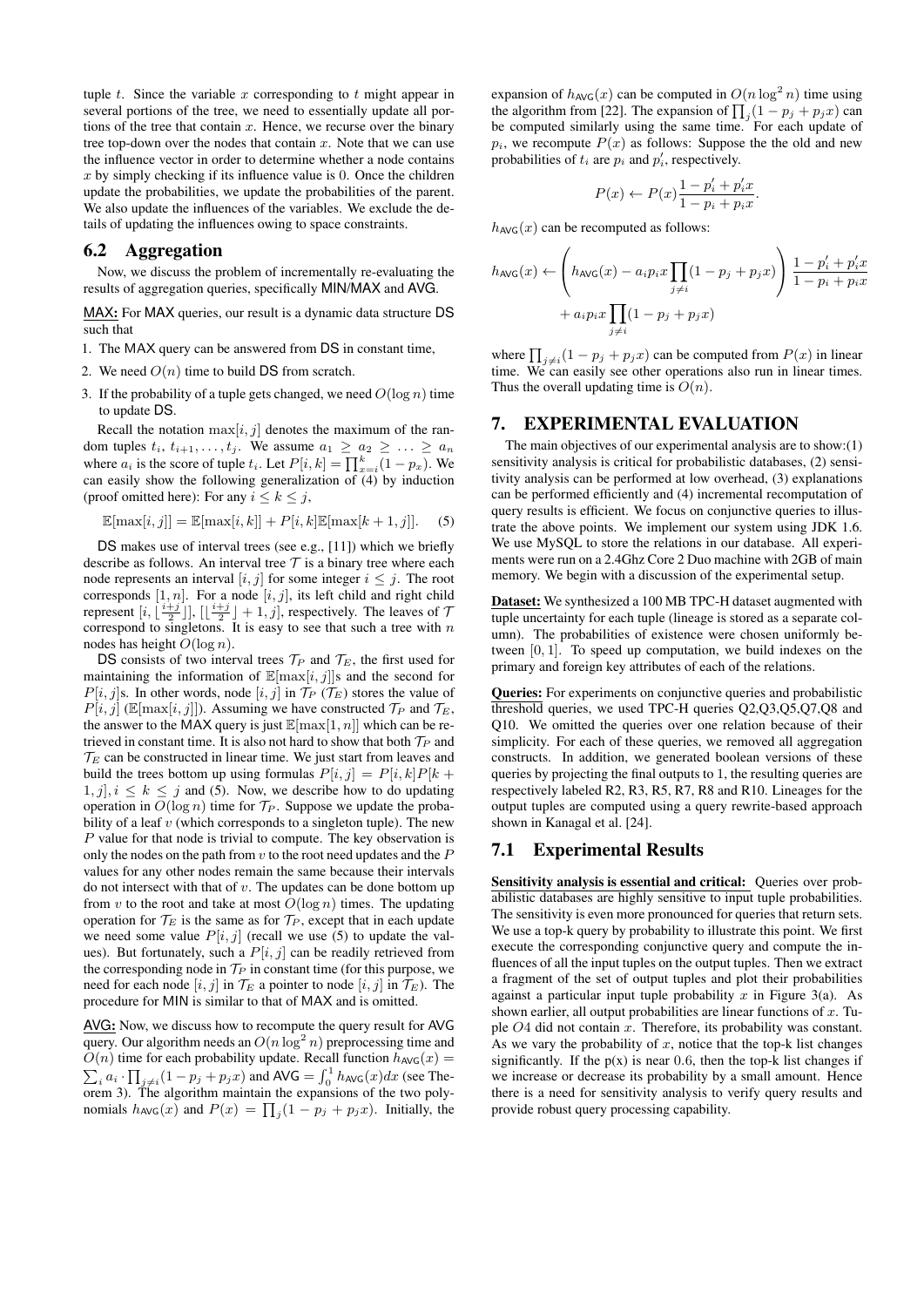

Figure 3: Results: (a) Top-k queries by probability are sensitive to input probabilities. As we modify the probability  $p(x)$ , the output probabilities and the top-k output change as shown. (b,c) Here we demonstrate that sensitivity analysis can be implemented very efficiently. The overhead above computing output probabilities for TPC-H queries is at most 5%. (d) The break up of the times spent in the different components of the algorithm. S.A refers to sensitivity analysis. (e) Same as part(d) for Boolean TPC-H queries (f) Illustration of the benefits of pruning algorithms. (g) Explanation analysis is efficient. (h) Incremental recomputation for boolean conjunctive queries is efficient.

Overhead of sensitivity analysis is small: Now, we want to show that sensitivity analysis can be performed efficiently. When a user marks a query for sensitivity analysis, we not only have to compute query results, but also the influential variables. We measure the *overhead* of computing influential variables over computing just the query result probabilities. We measure this overhead for the set of TPC-H queries mentioned before, and their boolean versions. The results are shown in Figures 3(b), (c) and (d). As shown in Figure 3(b), the overhead involved in computing influential variables is very small, less than 5% in all queries considered. Note that this is true even for *unsafe* queries Q7 and Q8. We now study the time taken for different components of the sensitivity analysis. The breakdown of the times for different components is shown in Figure 3(c). As shown in the figure, one of the significant time consuming steps is the computation of the lineage itself (indicated by red bars with large crossings) and the time for building the Dtree (Section 4.1.1, indicated by green bars with tiny squares). The time taken for computing output probabilities and for sensitivity analysis (S.A.) are mostly comparable. Note that for read-once lineages (Q2,Q3,Q8,Q10), the time taken for lineage computation is the most dominating factor. For queries generating non-read-once lineages, the time taken to compute the appropriate Dtree is the most dominating factor (Exponential complexity). Once the Dtree is constructed, computing the probability and the influential variables is fairly quick. We observe similar results for boolean conjunctive queries in Figure 3(d). Except for R2, every boolean query generated a non-read-once lineage. The overheads are slightly higher for boolean queries since we only need to compute a single probability (unlike conjunctive queries), but multiple influence values (one for each input tuples).

Pruning: In this experiment, we study the performance of our pruning rules. We used the probabilistic threshold query:TPC-H query Q2 with threshold 0.7 and selected different values of epsilon, from 0.1 to 0.7. We evaluate the naive query+influence times versus the query+influence times obtained by using all the three pruning rules of Section 4.2. The results are shown in Figure 3(e). As shown in the figure, for small values of  $\epsilon$ , our pruning rules bring down the evaluation time by about 50%. When the value of  $\epsilon$  increases beyond a point, we need to look at every output tuple, hence the performance drops, ultimately to that of the naive strategy.

Computing explanations is efficient: In this experiment, we study the performance of our algorithms that compute explanations. We vary the size of the lineage and measure the time taken to compute the explanations. We experiment with different sizes of explanations from 2 to 10. Our results are shown in Figure 3(f). We note here that we only considered read-once lineages for the experiment since the greedy heuristics that were proposed (Section 5) for nonread-once lineages are very efficient. According to Section 5, computing explanations is linear in the size of the lineage. This was experimentally verified as shown in Figure 3(f) (we plot the figure after fitting a line over the data points, actual points are not shown). As we can see from the figure, even for fairly large lineage formulas, computing explanations is quite fast and is comparable to the actual query execution times.

Study of incremental recomputation of output probabilities: In this experiment, we study the performance of incremental re-evaluation of output tuple probabilities when input probabilities are modified. For lineage formulas of different sizes, we modify the input tuple probabilities and compute the time (a) for completely reevaluating the probability from scratch, and (b) incrementally recomputing the probabilities as described in Section 6. We evaluate three cases in which we modify 10, 20 and 50 input tuple probabilities. The results are shown in Figure 3(h). As shown in the figure, the time taken for incremental recomputation is an order of magnitude lesser, even when we modify upto 50 input tuple probabilities (Please note that the y-axis is a log plot). This illustrates the advantages of our incremental re-evaluation approach.

# 8. RELATED WORK

In recent work, Meliou et al. [27] develop the notion of causality of input tuples on the result tuples of a query, based on the fundamental notion of causality proposed by Halpern and Pearl [19, 20]. Informally, a tuple  $t$  is a cause for a query result if there exists a possible world in which the presence/absence of t changes the query result for that world. The *responsibility* of a tuple t on the